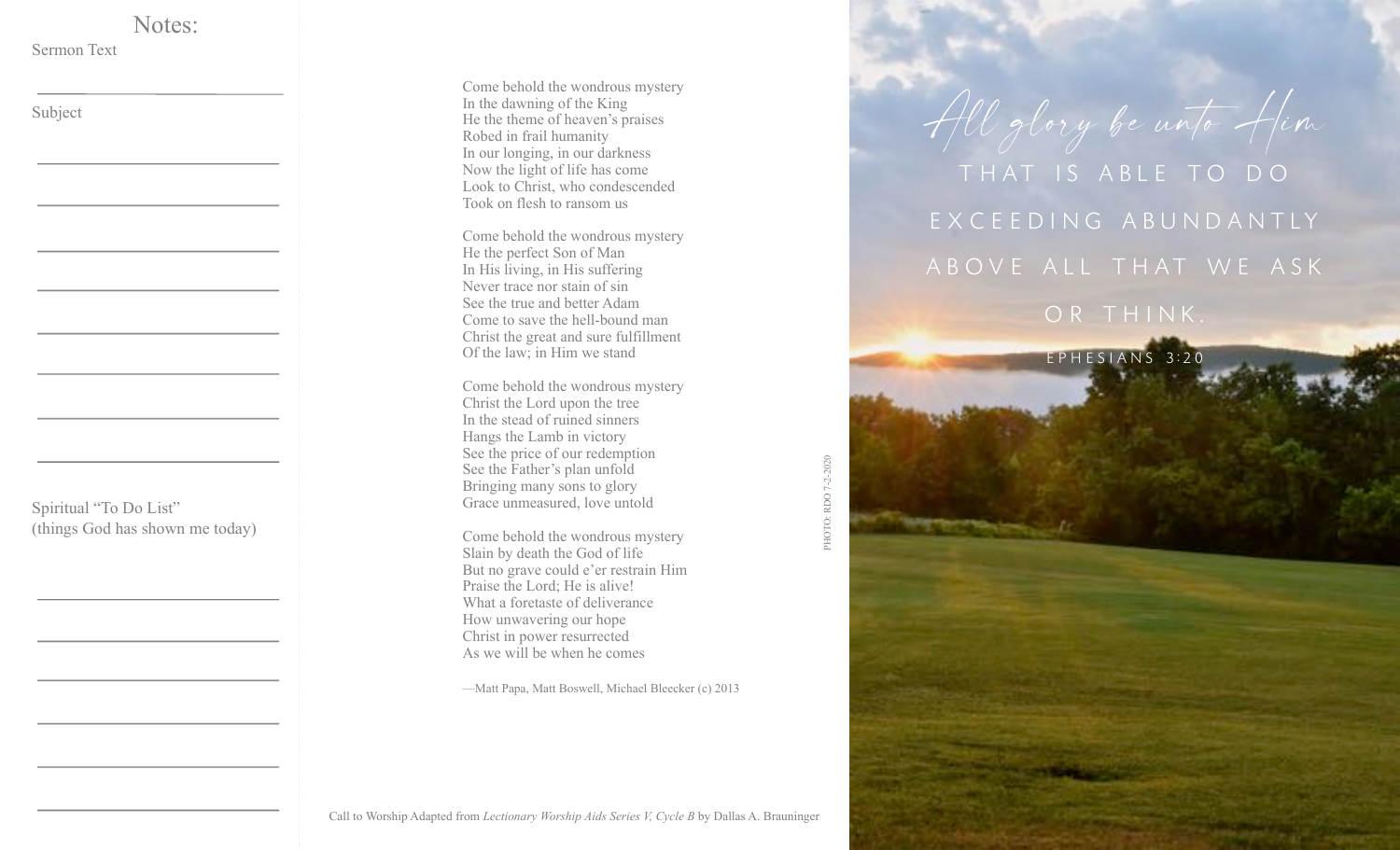## Notes:

Other announcements & prayer requests

Pilgrim Holiness Church, Rt. 145, Middleburgh, New York Richard W. Owens, Pastor Telephone 518-827-5241

> www.nyphc.org www.facebook.com/nyphc AUGUST 1, 2021

Blessings to all on this Lord's Day. We praise God for everyone who has gathered here today, and we pray that God's Spirit will rest on each person as we worship together. Welcome!

#### **Announcements**

- The second offering today is for Judy Sherman, and the work of S.I.M.
- August 13 Conference Day of Prayer & Fasting
- August 20-21 Night of Prayer. Our assignment is Saturday 4-5 a.m.

## **Call to Worship**

Jesus is the bread of life.

*Whoever comes to Jesus will no longer be hungry.*

Jesus gives living water.

*Whoever believes in Christ will no longer be thirsty.*

Come, let us approach God with hopeful hearts.

*We come with expectant faith, that our souls might be filled.*

*GRANT to us, Lord, we beseech thee, the spirit to think and do always such things as are rightful; that we, who cannot be without thee, may by thee be able to live according to thy will; through Jesus Christ our*  Lord. Amen. - BCP

*SERVICES — SUNDAY: Sunday School 10:00 a.m. Morning Worship 11:00 a.m. — WEDNESDAY: Midweek Service 7:00 p.m.*

#### **Prayer Requests**

- **Pray** for our nation during this uncertain time. **Pray** for the pulling down of the strongholds of evil in our land. (II Corinthians 10:4)
- **Pray** for the persecuted church, and Christians in danger all over the world. Pray especially for the situation in South Africa.
- **Pray** especially for those in European countries who have been devastated by the catastrophic floods.
- **Continue** to pray for:
	- **S**pecial requests for those on our hearts, especially Byron S., Rowan S., Bernie, and Steven H.
	- **T**he village of **Middleburgh,** that we will reach people with hungry hearts and have fruitful results in our ministry.
	- **Missionaries**: Nichole Barr, the Davises, B. Fay. the Himelicks, the Millses, R. Moulton, the Samborskis, Jack Sherman, Judy Sherman, and the T. Shermans.
	- **B**ible Colleges GBSC, PVBI, AWC, UBC, HSBC
	- **S**afety and protection for our Armed Forces.
	- **O**ur President, Congress, and Supreme Court, that they may make righteous choices.
- **Pray** for these physical need requests:
	- Russell E., Scott and Ashley Blackmon, Pearl Kaufman, Rollin Mitchell, Maureen G, Jenae Peabody, Shelby, Shannon, Avis Blowers, Lois Schenck, Duane and Dorothea Maxey.

| Suggested Daily Scripture Reading                                                   |                                                                                                    |                                                                                   |                                                                                          |  |                                                                                   |                                                                                             |
|-------------------------------------------------------------------------------------|----------------------------------------------------------------------------------------------------|-----------------------------------------------------------------------------------|------------------------------------------------------------------------------------------|--|-----------------------------------------------------------------------------------|---------------------------------------------------------------------------------------------|
| Sunday                                                                              |                                                                                                    |                                                                                   | Mondav                                                                                   |  | Tuesday                                                                           | Wednesdav                                                                                   |
| $\overline{OT}$<br>NT<br><b>PSA</b>                                                 | II Chronicles $30:1-31:21$<br>Romans 15:1-22<br>Psalm $25:1-15$<br><b>PROV</b> Proverbs $20:13-15$ |                                                                                   | II Chronicles 32:1-33:13<br>Romans 15:23-16:9<br>Psalm $25:16-22$<br>Proverbs $20:16-18$ |  | II Chronicles 33:14-34:33<br>Romans 16:10-27<br>Psalm $26:1-12$<br>Proverbs 20:19 | II Chronicles $35:1-36:23$<br>1 Corinthians 1:1-17<br>Psalm $27:1-6$<br>Proverbs $20:20-21$ |
| Thursday                                                                            |                                                                                                    |                                                                                   | Fridav                                                                                   |  | Saturday                                                                          | Sunday                                                                                      |
| Ezra $1:1-2:70$<br>1 Corinthians $1:18-2:5$<br>Psalm 27:7-14<br>Proverbs $20:22-23$ |                                                                                                    | Ezra $3:1-4:23$<br>1 Corinthians $2:6-3:4$<br>Psalm 28:1-9<br>Proverbs $20.24-25$ |                                                                                          |  | Ezra 4:24-6:22<br>1 Corinthians 3:5-23<br>Psalm 29:1-11<br>Proverbs $20:26-27$    | Ezra $7:1-8:20$<br>1 Corinthians 4:1-21<br>Psalm 30:1-12<br>Proverbs $20.28-30$             |